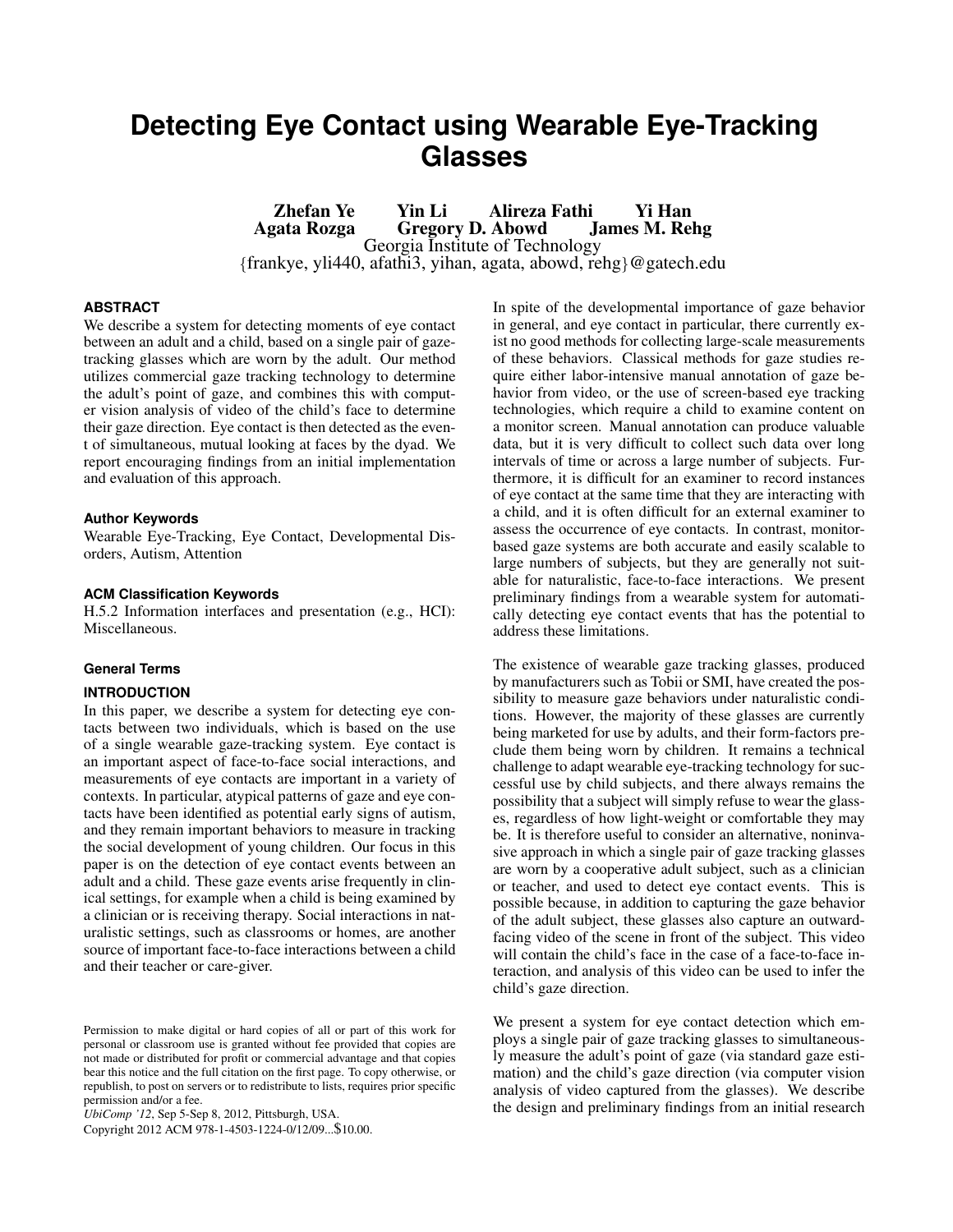study to test this solution approach. We believe this is the first work to explore this particular approach to eye contact detection.

# **System Setup**

In order for an automatic system to detect eye contacts in a dyadic interaction, it needs to be capable of measuring each individual's gaze and determining if they are looking at each other. Here we describe some of the possible hardware and software options for building a system with such capabilities, and discuss the motivations for our system design.

Multiple Static Cameras: The most straightforward option is to instrument the environment with multiple cameras that are simultaneously capturing the faces in the scene. After synchronization of the cameras, we can then use available software for face detection and analysis, including face orientation estimation, eye detection, and gaze direction tracking, in order to identify eye contacts. However, this approach is fraught with practical difficulties: (1) the size of the interaction space is limited to the area that can be covered by a fixed set of cameras, (2) people might occlude each other in the cameras' views, (3) faces might be distant from the cameras and appear with low resolution, making the analysis of gaze extremely difficult, and (4) faces might not appear in frontal view, which makes eye detection and gaze estimation impractical. In addition to these issues, the cameras must be calibrated and the locations of the faces in the scene must be known in order to correctly interpret the computed gaze directions.

Mutual Eye Tracking: It is possible to track both the examiner's and the child's eyes using electrooculography based eye tracking systems or video based eye tracking systems. Electrooculography (EOG) based eye tracking systems place several electrodes on the skin around the eyes, and use the measured potentials to compute eye movement. In video based systems, infrared light is used to illuminate the eye, producing glints that can be used for gaze direction estimation. Unfortunately, it is probably not realistic to expect children to tolerate wearing either of these eye-tracking systems. This suggests a system based on a wearable eye-tracking device that can be worn by the adult examiner.

Examiner Eye Tracking (Our System): If only the adult examiner is able to wear the eye-tracking device, we need to record the first-person view video, i.e. egocentric video of the examiner in order to estimate the gaze of the child. We propose to detect eye contacts between the child and the adult examiner using the data captured from a wearable eyetracking device that is worn by the adult examiner. We use SMI's wearable eye-tracking glasses for this purpose. The device is similar in appearance to regular glasses, with an outward looking camera that captures a video of the scene in front of the examiner. They further have two infrared cameras that look at wearer's eyes and estimate their gaze location in video from the outward-facing camera. Our system uses a state of the art face detection system to detect the child's face in the egocentric video, and further estimate the child's gaze orientation in 3D space. Eye contact is detected if the child's gaze direction faces towards the camera, and examiner's gaze location falls on the child's face in the video.

# **PREVIOUS WORK**

We divide the previous works into four groups: (1) firstperson (egocentric) vision systems, (2) ubiquitous eye-tracking, (3) eye-tracking for identifying developmental disorders, (4) eye-tracking for interaction with children.

First-Person (Egocentric) Vision: The idea of using wearable cameras is not new [\[27\]](#page-5-0), however, recently there has been a growing interest in using them in the computer vision community, motivated by advances in hardware technology [\[31,](#page-5-1) [8,](#page-5-2) [15,](#page-5-3) [1,](#page-4-0) [26,](#page-5-4) [4,](#page-4-1) [35,](#page-5-5) [9\]](#page-5-6). Ren and Gu [\[26\]](#page-5-4) show that figureground segmentation improves object detection results in egocentric setting. Kitani et al. [\[15\]](#page-5-3) recognize atomic actions such as turn left, turn right, etc. from the first-person camera movement. Aghazadeh et al. [\[1\]](#page-4-0) detect novel scenarios from everyday activities. Pirsiavash and Ramanan [\[25\]](#page-5-7) and Fathi et al. [\[10,](#page-5-8) [8\]](#page-5-2) use wearable cameras for detecting activities of daily living. Lee et al. [\[18\]](#page-5-9) discover important people and subjects in first-person footage for video summarization. Fathi et al. [\[9\]](#page-5-6) use wearable cameras to detect social interactions in a trip to an amusement park. In contrast to these methods, we use first-person vision for detecting eye contacts between two individuals in the scene.

Ubiquitous Eye-Tracking: There is a rich literature on using eye movement to analyze behaviors. Pelz and Consa [\[23\]](#page-5-10) show that humans fixate on objects that will be manipulated several seconds in the future. Tatler et al. [\[33\]](#page-5-11) state that high acuity foveal vision must be directed to locations that provide the necessary information for completion of behavioral goals. Einhauser et al. [\[7\]](#page-5-12) observe that objectlevel information can better predict fixation locations than low-level saliency models. Bulling et al. [\[4\]](#page-4-1) look at eyemovement patterns for recognizing reading. Liu and Salvucci [\[20\]](#page-5-13) use gaze analysis for human driver behavior modeling. Land and Hayhoe [\[17\]](#page-5-14) study gaze patterns in daily activities such as making peanut-butter sandwich and making tea. Researchers have shown that visual behavior is a reliable measure of cognitive load [\[32\]](#page-5-15), visual engagement [\[30\]](#page-5-16) and drowsiness [\[28\]](#page-5-17). Bulling and Roggen [\[3\]](#page-4-2) analyze gaze patterns to identify whether individuals remember faces or other images. Different than these works, our method uses mobile eye-tracking for detection of eye contacts.

Eye-Tracking for Identifying Developmental Disorders: A large body of behavioral research indicates that individuals with diagnoses on the autism spectrum disorder (ASD) have atypical patterns of eye gaze and attention, particularly in the context of social interactions [\[6,](#page-5-18) [19,](#page-5-19) [29\]](#page-5-20). Eye tracking studies using monitor-based technologies suggest that individuals with autism, both adults [\[16\]](#page-5-21) as well as toddlers and preschool-age children [\[5,](#page-4-3) [14\]](#page-5-22), show more fixations to the mouth and fewer fixations to the eyes when viewing scenes of dynamic social interactions as compared to typically developing and developmentally delayed individuals. Importantly, atypical patterns of social gaze may already be evi-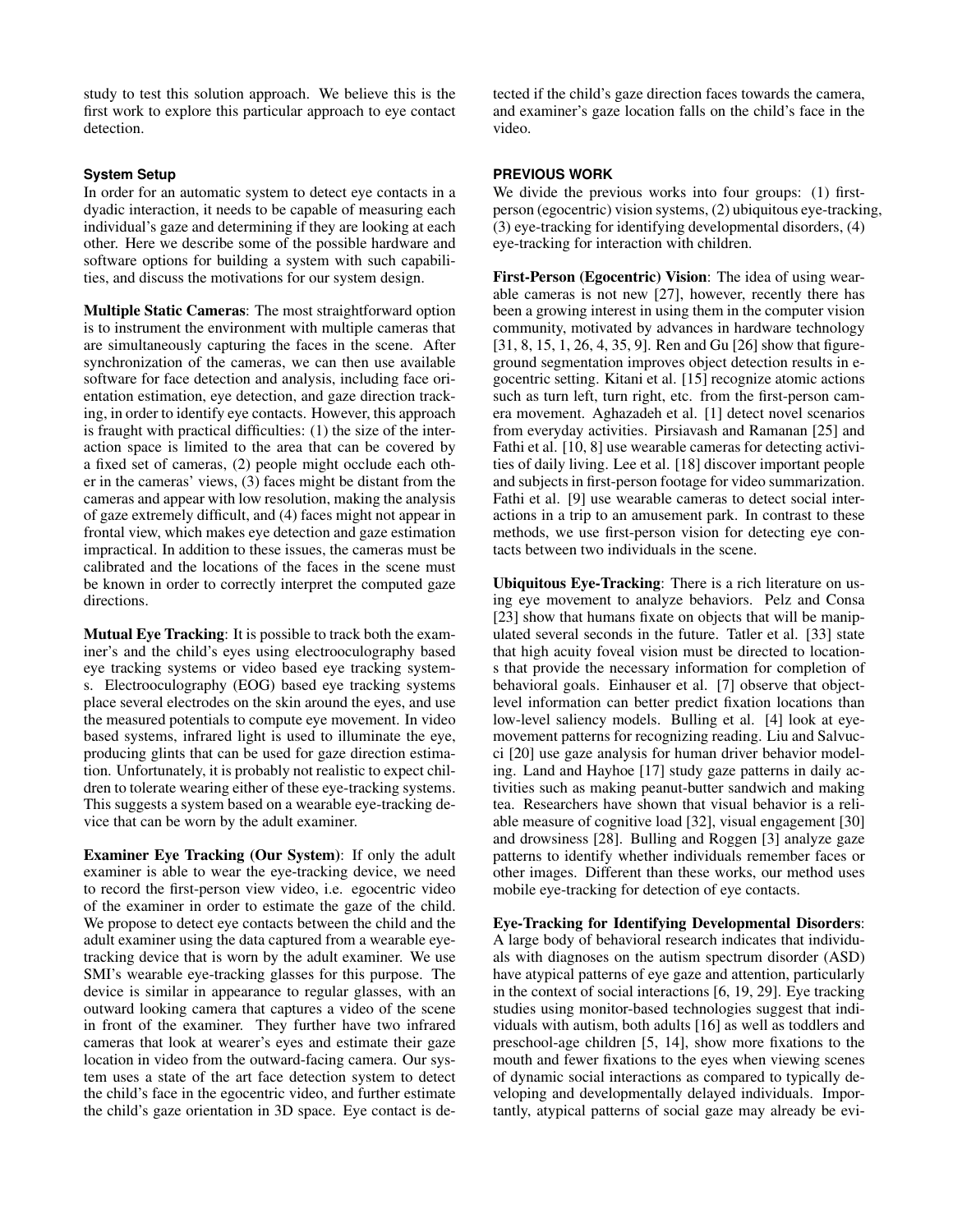

Figure 1. Experiment setup of our method. The examiner wears the SMI glasses and interact with the child (bottom left). The glasses are able to record the egocentric video with the gaze data (bottom right).

dent by 12 to 24 months of age in children who go on to receive a diagnosis of autism (e.g. [\[36,](#page-5-23) [34\]](#page-5-24)).

Eye-Tracking for Interaction with Children: Several eye tracking methods for infants in daily interactions have been proposed in [\[24,](#page-5-25) [22,](#page-5-26) [11,](#page-5-27) [12\]](#page-5-28). In particular, Noris et. al [\[22\]](#page-5-26) presented a wearable eye tracking system for infants and compared the statistics of gaze behavior between typical developed children and children with ASD in a dyadic interaction. Guo and Feng [\[12\]](#page-5-28) measured the joint attention during a storybook reading, by showing the same book on two different screens and simultaneously track the eye gaze of the parent and his child by two eye trackers. However, these previous work either need a specially designed wearable eye trackers for infants [\[22,](#page-5-26) [24,](#page-5-25) [11,](#page-5-27) [21\]](#page-5-29), or limit the eye tracking on a computer screen [\[12\]](#page-5-28). Our method, instead, only utilizes one commercial eye tracker for adult and is able to detect eye contacts between a child and an adult in natural dyadic interactions.

# **WEARABLE EYE TRACKING**

We use the SMI eye tracking glasses  $<sup>1</sup>$  $<sup>1</sup>$  $<sup>1</sup>$  in this work. To track</sup> the eye gaze, the glasses use active infrared lighting sources. The surface of a cornea can be considered as a mirror. When light falls on the curved cornea of the eye, the corneal reflection, also known as a glint occurs. The gaze point can thus be uniquely determined by tracking the glints using a camera [\[13\]](#page-5-30). The SMI glasses track both of the two eyes with automatic parallax compensation at a sample rate of 30Hz, and record the high definite (HD) egocentric video at a resolution of  $1280 \times 960$  for 24 frames per second. The field of view of the scene camera is 60 degree (horizontal) and 46 degree (vertical). The output of the eye tracking is the 2D gaze point on the image plane of the egocentric video. The accuracy of gaze point is within 0.5 degree. Fig.1 demonstrates the configuration of the SMI glasses in our experiment.

<span id="page-2-0"></span>



Figure 2. Face analysis results by the OKAO vision library, including the bounding box, facial parts, head pose and gaze directions. Red bounding box shows the the position and 3D orientation of the face. The green dots are the four corners of the eyes. The red line demonstrates the eye gaze direction.

# **FACE ANALYSIS**

The problem of finding and analyzing faces in the video is a well established topic in computer vision. The state-of-theart face detection and analysis algorithms are able to localize the face and facial parts (eyebrow, eye, nose, mouth and face contour) for real world scenarios. Recently, gaze estimation using the 2D appearance of the eye has been proposed [\[13\]](#page-5-30). Now, we can estimate a rough 3D gaze direction based on a single image of an eye with sufficient resolution. The core idea is learning the appearance model of the eye for different gaze directions from a large number of training samples.

We rely on a commercial software, the OMRON OKAO vision library  $2$ , to detect and analyze the child's faces in the adult's egocentric video. The software takes the video as the input, localizes all faces and facial parts in the video, and estimates 3D head pose and gaze direction if the eyes can be found in the current face. As we observed from the experiments, though far from perfect, the software provides promising results, especially for the near frontally-presented faces. A illustration of the detection results can be found in Fig.2. The average processing time for the HD video is 15 frames per second.

### **EXPERIMENTAL SETUP**

<span id="page-2-1"></span> $2$ www.omron.com\r\_d \coretech \vision \okao.html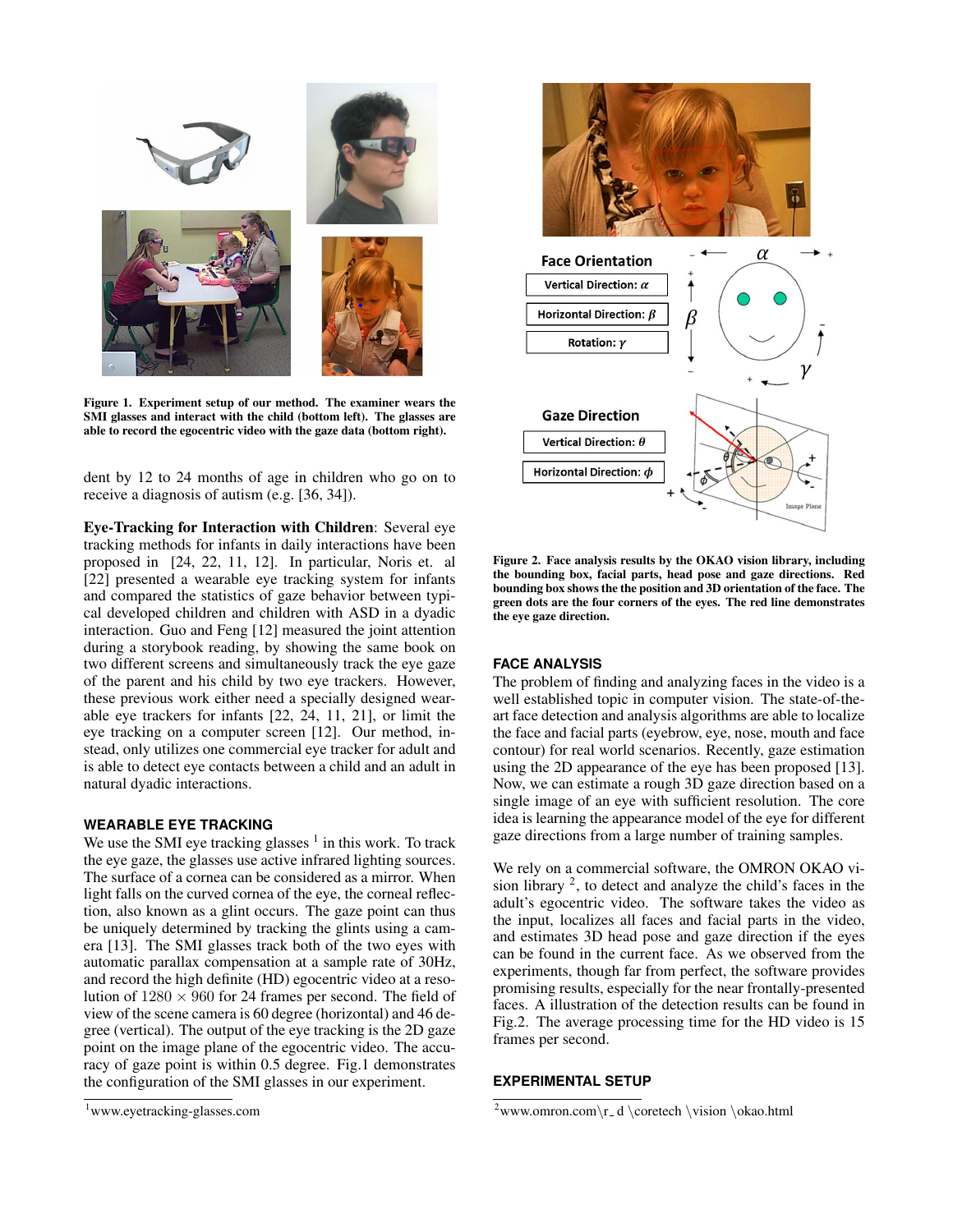

Figure 3. Overview of our approach. We combine the gaze data from the SMI glasses and face information from OKAO vision library. Features as the relative location, gaze direction, head pose and eye confidence are extracted and fit into a random forest.

Our experiment is designed for two objectives: 1) to record the video and gaze data with minimum obtrusiveness for the children; 2) to allow the analysis of the data for eye contact detection.

#### **Protocol**

We designed a interactive session (5-8 minutes) for this purpose. In our setting, the examiner would wear the SMI eye tracking glasses and interact with the child, who was sitting across from her at a small table. A number of toys were also provided for casual play. We made sure that the examiner wear the glasses at the beginning of the session, such that it would not be a distraction for the child. In addition, the examiner was required to provide online annotation of each occurrence of eye contact by pressing a foot pedal.

The gaze was tracked and the egocentric video was recorded during the interaction. We would expect a high quality image of the child's face in the egocentric video in this setting. The OKAO vision library was further applied to the video to obtain face information of the child, including the location and orientation of the face and the 3D direction of the gaze. The adult gaze information provided by the SMI glasses and the face information by the OKAO library was then used to determine moments of eye contact.

#### **Participants**

We report the result of a preliminary study based on a typically developing female subject, age 16 months. The recorded session lasts for roughly 7 minutes. Meanwhile, we continue to collect data and expect a larger sample in the future.

# **METHOD**

Our eye contact detection algorithm combines the eye gaze of the examiner (given by the SMI glasses) and the face information of the child, including eye gaze (given by the face analysis on the egocentric video). We extract features from both the gaze and face information for each frame of the video and train a classifier to detect the existence of an eye contact in this particular frame.

# **Feature Extraction**

The extracted feature set includes the relative location (RL) of the examiner gaze point with respect to the child's eye center, the 3D gaze direction (GD) of the child with respect to the image plane (up and down/left and right), the 3D head pose of the child, i.e. head orientation (HO) and confidence of the eye detection (CE). The final feature is a 8 dimension vector for each frame of the video, as shown in Fig.3.

#### **Eye Contact Detection**

The problem of eye contact detection can be considered as a binary classification problem with the human annotation as the ground truth label. For each frame in the video and given the feature, our method need to decide whether there is an eye contact between the examiner and the child. We observe that even a simple rule would lead to reasonable results. For example, we threshold over the RL and GD, so that the eye contact is detected when the examiner's gaze point is close to the child's eyes and the child's gaze is facing toward the examiner. The rule can thus be encoded by a decision tree, as shown in Fig.3. However, both the adult's gaze data and the child's face information contain some errors. For example, the gaze estimation by the OKAO library includes substantial frame-to-frame variation. And it is inaccurate when the child is not facing toward the examiner or the facial part is not correctly located (See the second row of Fig.7).

To deal with all these problems, we train a random forest for regression [\[2\]](#page-4-4) on the feature vectors using human annotations. A random forest is essentially an ensemble of single decision trees, as illustrated in Fig.3. It captures different models of the data, with each model a simple decision tree, and allows us to analysis the importance of different features (See [\[2\]](#page-4-4) for the details of random forest). We train the model on the training set (See Results for more details). The model can then detect eye contact in each frame. We leave the further temporal integration, such as an Hidden Markov Model, as future work.

# **RESULTS**

The human annotation by the foot pedal is considered as the ground truth for training and testing. We randomly select a subset (60%) of the data as the training set and the rest for testing, and train a random forest with 5 trees with the maximum height of 6. All results are averaged over 20 runs.

#### **Features**

We first analyze the importance of features with respect to eye contact detection. The random forest algorithm output the importance score of each feature based on its discriminative power. The result is shown in Fig.4. We find the three most important features are relative locations (both vertical and horizontal) of adult's gaze and vertical gaze direction of the child. The ranking yields an intuitive explanation: 1) the examiner gaze given by the SMI glasses is more reliable than the child's gaze given by OKAO vision library; 2) vertical gaze shifts have higher scores than horizontal ones in our experiments, since the former one is more frequent than the later one when the participants play with the toys on the desk.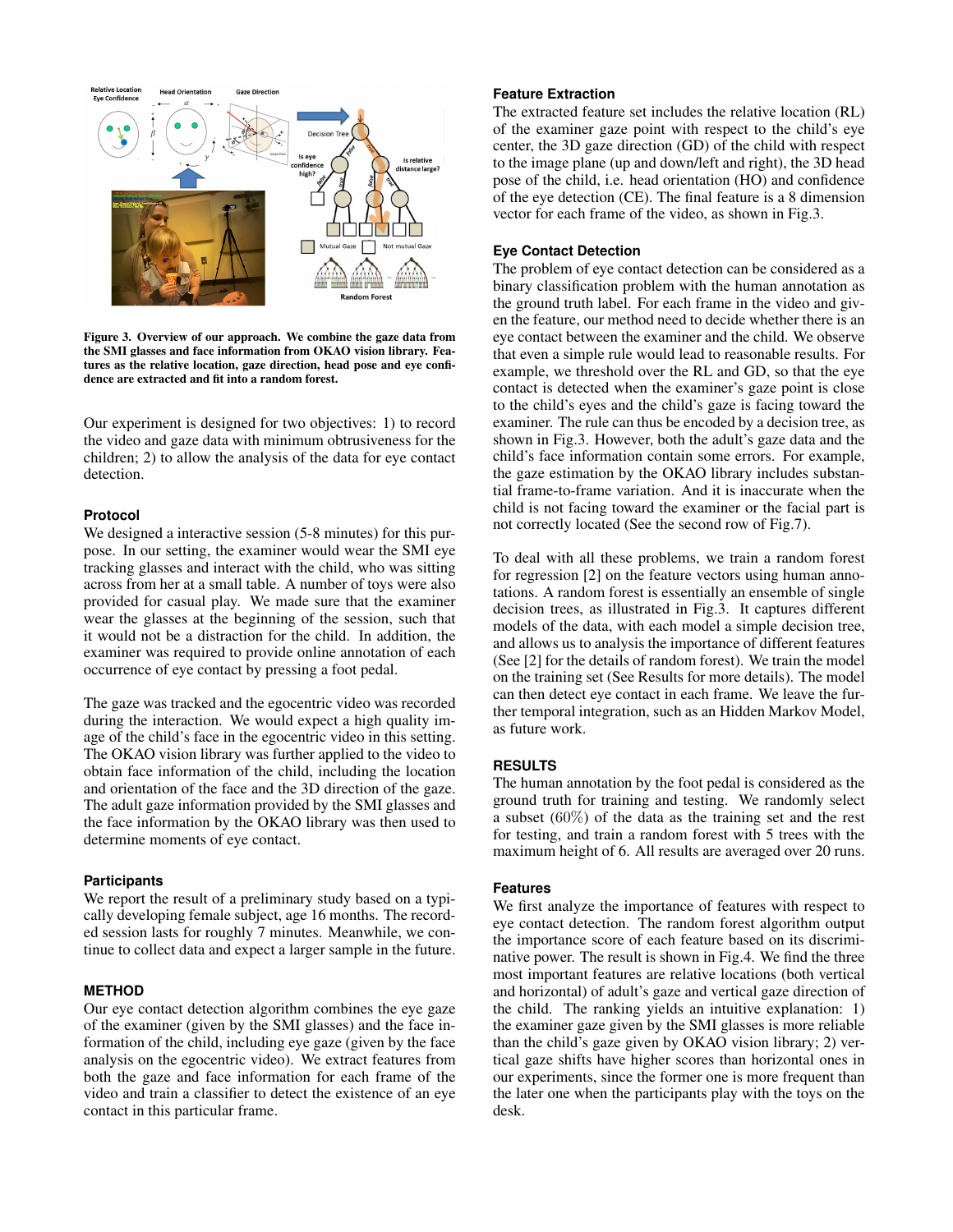| <b>Relative Location</b> |            | <b>Gaze Direction</b> |                       |
|--------------------------|------------|-----------------------|-----------------------|
| Vertical                 | Horizontal | Vertical              | Horizontal            |
| 1.00                     | 0.78       | 0.66                  | 0.42                  |
| <b>Face Orientation</b>  |            |                       | <b>Eye Confidence</b> |
| Vertical                 | Horizontal | Rotation              | Confidence            |
| 0.40                     | 0.31       | 0.35                  | 0.51                  |

Figure 4. Ranking of the features by the random forest. The scores are normalized, such that 1 indicates the most important feature.



Figure 5. Precision recall curve of our eye contact detection algorithm.

#### **Detection Performance**

We consider eye contact detection as a binary classification problem, where the positive samples occupy a small portion of data. Therefore, the detection performance can be measured by precision and recall, defined as

$$
Precision = \frac{\sharp correct\,mutual\,gaze}{\sharp detected\,mutual\,gaze},
$$

$$
Recall = \frac{\sharp correct\,mutual\,gaze}{\sharp\,real\,mutual\,gaze}.
$$
 (1)

Precision measures the accuracy of the detected eye contacts by the algorithm. Recall describes how well the algorithm is able to find all ground truth eye contacts. Please note that the human annotation is not prefect. This is reported by the examiner as not able to capture every eye contact due to heavy cognitive loading. Another possible problem is the reaction delay during the boundary of eye contacts. A second rater for the annotation of eye contacts would help to disambiguate these errors, which would be considered in future work.

The precision recall curve of our eye contact detection algorithm is shown in Fig.5. Each point on the curve is a pair of precision and recall by selecting different threshold on the regression results. We choose the threshold with the highest F1 score (the harmonic mean of precision and recall) in Fig.5. The optimal threshold is 0.54 that best balances between two different type of errors. For this threshold, the overall performance is reasonably good with the precision

| <b>Ground Truth</b><br><b>Algorithm</b> | <b>True</b> | False       |
|-----------------------------------------|-------------|-------------|
| True                                    | 1277(72.8%) | 315(4.4%)   |
| False                                   | 478(27.2%)  | 8225(95.6%) |

Figure 6. Confusion matrix of the frame level eye contact detection results.



Figure 7. Example of successful (first row) and failure (second row) cases of our algorithm.

80% and recall 72%. The confusion matrix for the optimal threshold is also shown in Fig.6. Our algorithm has more false negative than false positive. The main reason of the errors, as we find in the data, is that the OKAO vision library fails to estimate the correct gaze direction in the video and thus the algorithm fails to detect eye contacts. Some of the successful and failure cases of our algorithm is demonstrated in Fig.7, which displays preliminary results from a second subject.

# **DISCUSSION AND CONCLUSION**

We have described a system for detecting eye contact events based on the analysis of gaze data and video collected by a single pair of wearable gaze tracking glasses. Our system can be used to monitor eye contact events between an adult clinician, therapist, teacher, or care-giver and a child subject. We present encouraging preliminary experimental findings based on an initial laboratory evaluation.

#### <span id="page-4-0"></span>**REFERENCES**

- 1. O. Aghazadeh, J. Sullivan, and S. Carlsson. Novelty detection from an ego-centric perspective. In *CVPR*, 2011.
- <span id="page-4-4"></span>2. L. Breiman. Random forests. *Mach. Learn.*, 45(1):5–32, Oct. 2001.
- <span id="page-4-2"></span>3. A. Bulling and D. Roggen. Recognition of visual memory recall processes using eye movement analysis. In *UbiComp*, 2011.
- <span id="page-4-1"></span>4. A. Bulling, J. A. Ward, H. Gellersen, and G. Troster. Robust recognition of reading activity in transit using wearable electrooculography. In *Pervasive Computing*, 2008.
- <span id="page-4-3"></span>5. K. Chawarska and F. Shic. Looking but not seeing: Atypical visual scanning and recognition of faces in 2 and 4-year-old children with